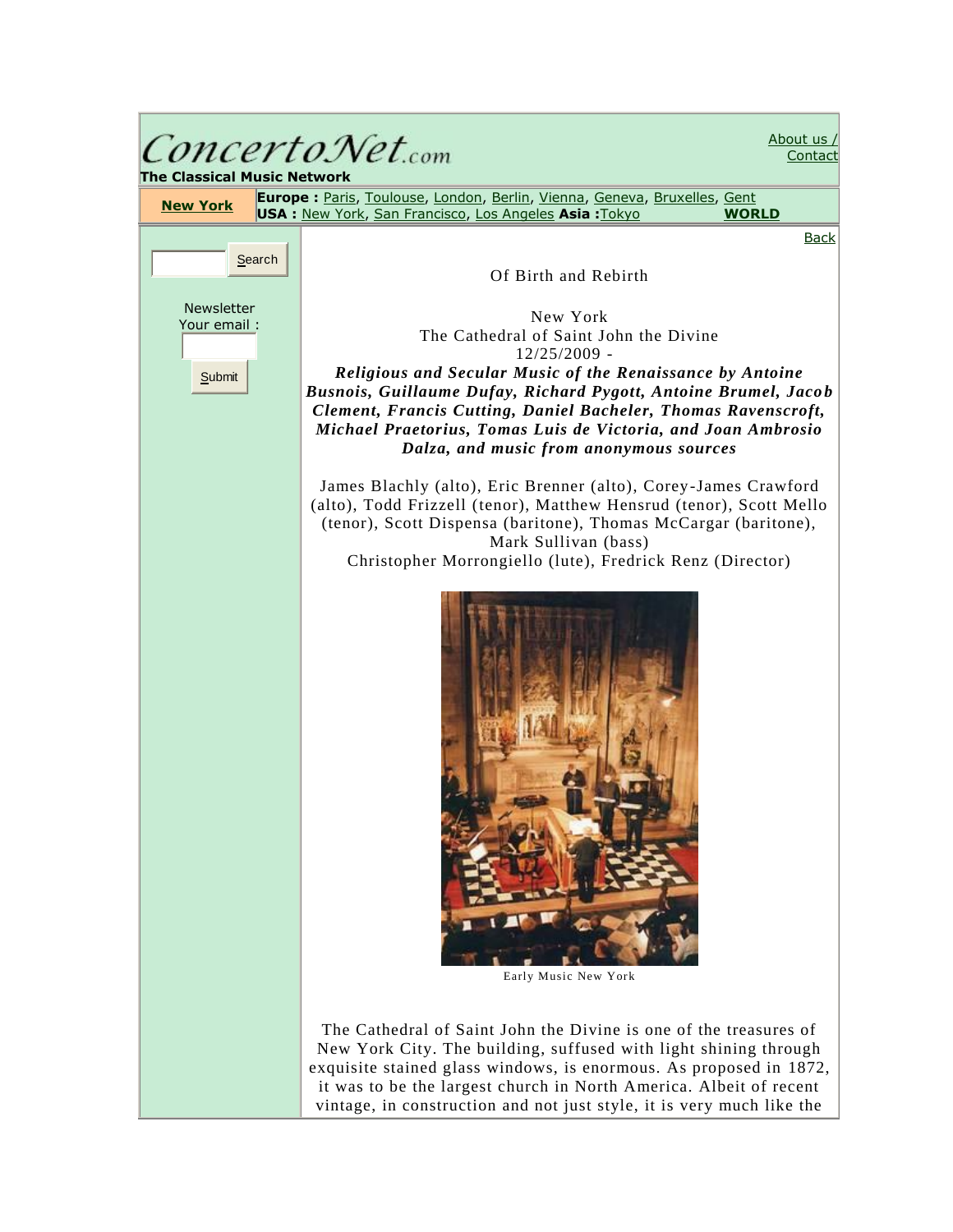| real thing. It's almost all built in stone save for the framework of the<br>roof above the stone vaulting. Instead of the typical flying buttresses<br>found in European cathedrals, architects extended the vaulting of the<br>side aisles upward to support the central nave. One of the main<br>resemblances to medieval cathedrals is probably unintentional;<br>construction has been episodic, interrupted by lack of funds and, in<br>2001, a massive fire. When it is complete, it will be the largest<br>Gothic cathedral in the world—600 feet long and almost 150 feet<br>wide. There are seven radiating chapels, one of which is dedicated to<br>Saint James and built in the English gothic style. This beautiful<br>jewel of a chapel was the site of the concert. The space is not only<br>magnificent visually but also acoustically. Early Music New York<br>records its CD's here. One of these, "A Renaissance Christmas,"<br>almost completely duplicates this program. |
|----------------------------------------------------------------------------------------------------------------------------------------------------------------------------------------------------------------------------------------------------------------------------------------------------------------------------------------------------------------------------------------------------------------------------------------------------------------------------------------------------------------------------------------------------------------------------------------------------------------------------------------------------------------------------------------------------------------------------------------------------------------------------------------------------------------------------------------------------------------------------------------------------------------------------------------------------------------------------------------------|
| Early Music New York, now in its thirty-fifth season, was founded<br>by Frederick Renz who, over the years, has served as conductor,<br>producer, director and performer with the group. He has brought his<br>high level of musicological scholarship, in particular his knowledge<br>of the performance practice of early music, to bear on the program.<br>And it showed.                                                                                                                                                                                                                                                                                                                                                                                                                                                                                                                                                                                                                 |
| The program was divided into four parts: 15th century France, 15th<br>century Anonymous English Carols, King Henry VIII's Book, ca.<br>1515, and 16th century Europe. The fourth section was subdivided<br>into four parts: France/Burgundy; England; Germany; Spain. Given<br>the small size of the group, the variety of vocal color, textures,<br>dynamics and moods was exceptional. As the program unfolded we<br>heard one jewel after another, mostly vocal but also lovely solos for<br>lute played by Christopher Morrongiello.                                                                                                                                                                                                                                                                                                                                                                                                                                                     |
| The first section demonstrated Mr. Renz's level of expertise. It<br>featured two selections demonstrating the early Renaissance practice<br>of "fauxbourdon" – the adornment of a monophonic tune with<br>improvised harmonizations in three parts. Dufay's sublime setting of<br>the Advent hymn tune "Conditor alme Siderum" is a contemporary<br>example. In contrast, in the beautifully realized "C'était a l'heure de<br>minuit" with a text that was also used for Easter, it was Mr. Renz<br>who provided the harmonization. The group's stunning bell-like tone<br>reverberated throughout the chapel.                                                                                                                                                                                                                                                                                                                                                                              |
| The second section began with the sprightly and celebratory "Hail<br>Mary full of grace". Another highlight in this group was "Marvel<br>Not Joseph" in which the performers, singing in unison, fully<br>captured Joseph's awestruck mood.                                                                                                                                                                                                                                                                                                                                                                                                                                                                                                                                                                                                                                                                                                                                                  |
| The third section featured marvelous contributions, both sprightly<br>and delicate, from Mr. Morrongiello on lute. His performance was so                                                                                                                                                                                                                                                                                                                                                                                                                                                                                                                                                                                                                                                                                                                                                                                                                                                    |